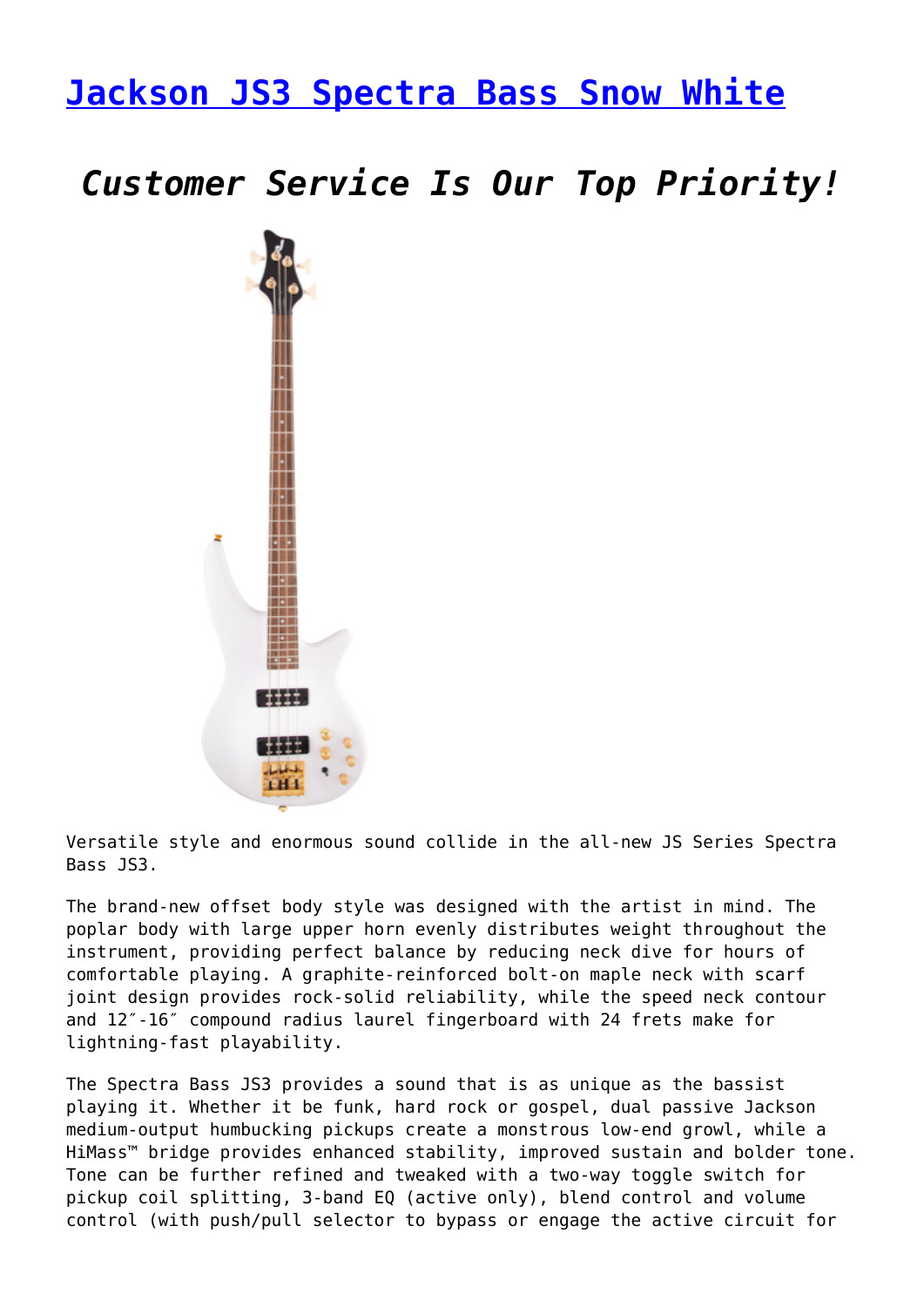the 3-band EQ). With the push/pull selector, you'll never have to fear a battery running out and losing sound. A quick pull on the volume knob will bypass the active circuit, making it easy to regain sound from the bass without the use of battery power. Model Name: JS Series Spectra Bass JS3, Laurel Fingerboard, Snow White Model #: 2919926576 Series: JS Country Of Origin: ID Color: Snow White Body: Poplar Body Finish: Gloss Body Shape: Spectra Bass Neck Material: Maple Neck Finish: Satin Scale Length: 34″ (86.36 cm) Fingerboard: Laurel Fingerboard Radius: 12″-16″ Compound Radius (304.8 mm to 406.4 mm) Number of Frets: 24 Frets Size: Jumbo String Nut: Black Plastic Nut Width: 1.5″ (38.1 mm) Position Inlays: White Dot Truss Rods: Dual-Action Truss Rod Wrench: Yes Bridge Pickup :Jackson® Medium-Output Humbucking Neck Pickup: Jackson® Medium-Output Humbucking Controls: Volume (Push/Pull Selector for Active/Passive Options), Blend, 3- Band EQ (Active Only) Pickup Switching: 2-Way Toggle Switch (Pickup Coil Split) Pickup Configuration: HH Bridge: Jackson® HiMass™ Hardware Finish: Gold Tuning Machines: Jackson® Sealed Die-Cast Pickguard: None Control Knobs: Dome-Style Strings: Nickel Plated Steel (.045-.105 Gauges) Unique Features: 2-Way Toggle (Pickup Coil Split) Part#: 2919926576 UPC 885978424702 **Price:** \$369.99 **SKU:** 7839 **Categories:** [Bass Guitars](https://www.promusicalaska.com/product-category/guitars/bass-guitars/) **Product Short Description :**